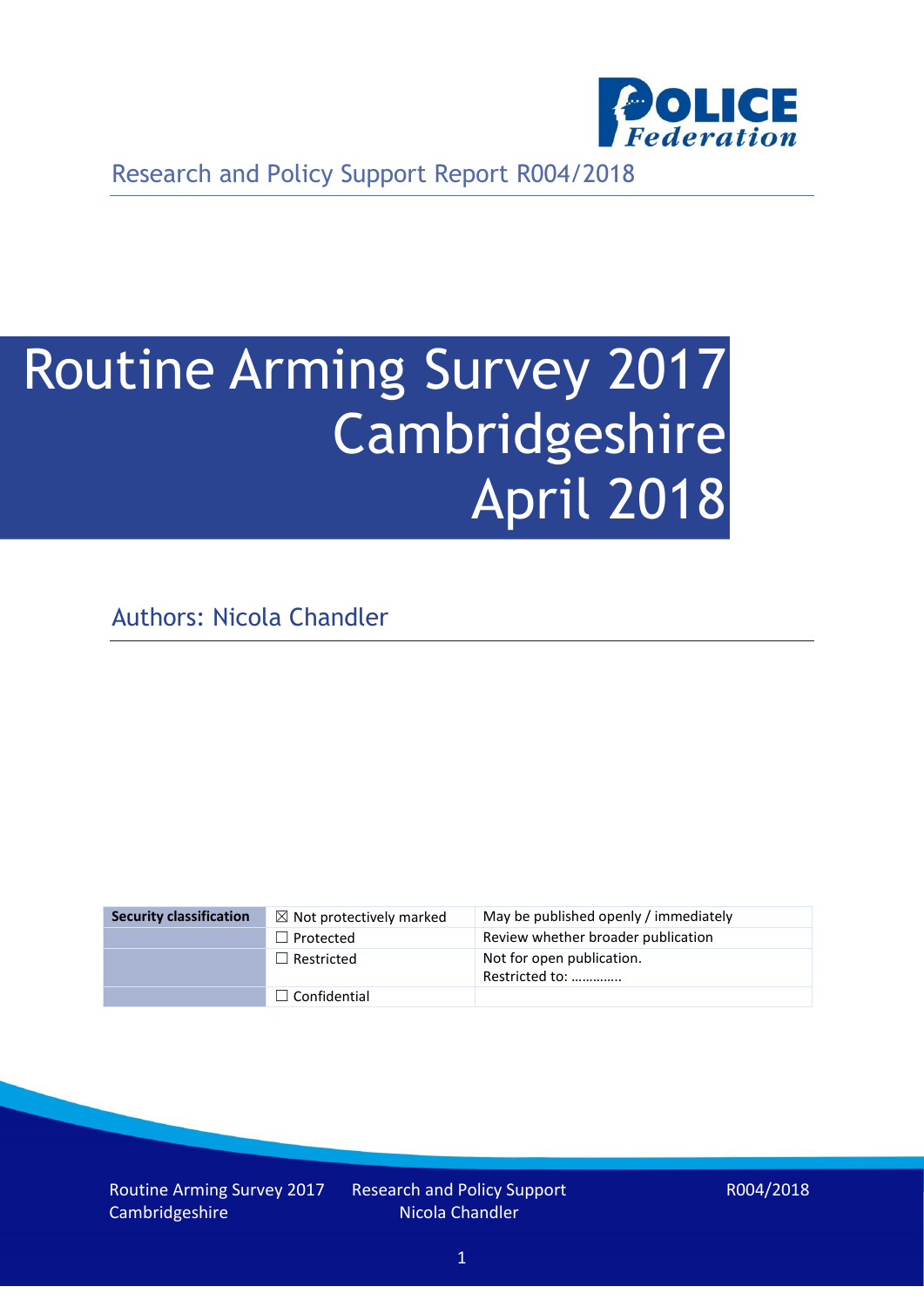## **INTRODUCTION**

This report provides a summary of responses to the PFEW routine arming survey received from respondents in Cambridgeshire.

The PFEW routine arming survey was open between 31st July and 1st September 2017. The survey asked respondents about their experiences and attitudes in the following areas:

- Satisfaction with their current access to armed support
- Views on routine arming
- Views on other protective measures and equipment
- The number of times respondents had felt their life had been threatened at work in the last two years

Where appropriate, details of average responses for the police service as a whole are also presented, differences between the national and local responses have not been tested statistically and therefore any differences reported are for guidance only and must be treated with caution.

### **RESPONSE RATE AND RESPONDENTS**

490 responses were received from respondents in Cambridgeshire. This reflects a response rate of approximately 37%, based on Home Office figures from 2017. This compares to a national response rate of 27% of federated rank members.

The findings presented in this report have a margin of error of 4%. This margin of error has been calculated using the number of responses received from officers in Cambridgeshire compared to the number of officers in the force as a whole. A margin of error of 5% or less is generally considered to be within the normal bounds of academic rigor. If this threshold has not been met, the results from this report must be interpreted more cautiously.

80% of responses from Cambridgeshire were received from male officers and 20% of responses were from female officers. 77% of respondents were Constables, 17% were Sergeants and 7% were Inspectors or Chief Inspectors.

51% of respondents said that they were in a frontline role.

Routine Arming Survey 2017 Cambridgeshire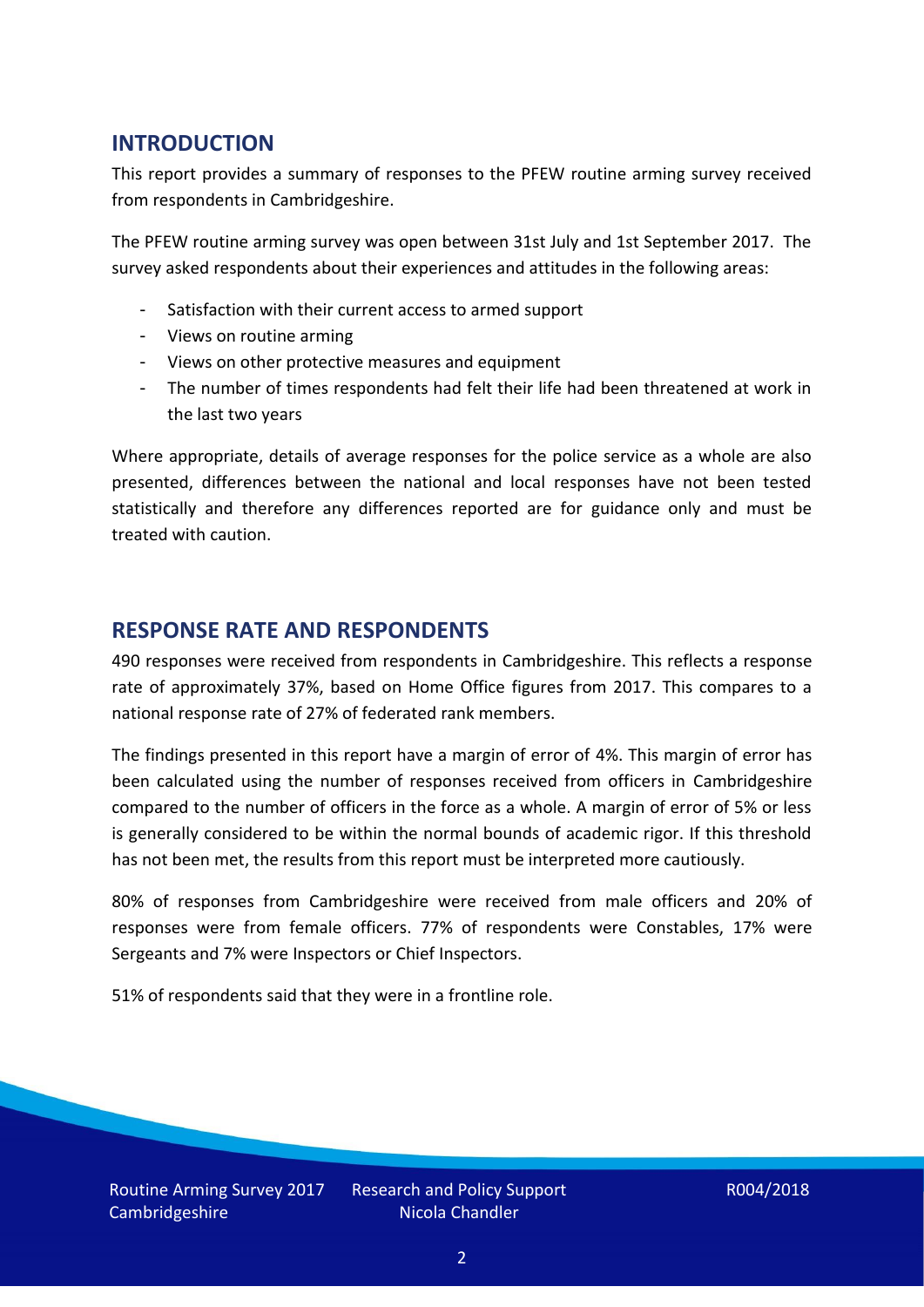# **SATISFACTION WITH CURRENT ARMED SUPPORT**

Of those respondents who had a view, 26% within Cambridgeshire said that they were either very or fairy satisfied that armed support would be readily available should they require it. In comparison, 75% were either not very or not at all satisfied that armed support would be available.

Nationally, 43% of respondents were either very or fairly satisfied that armed support would be readily available should they require it.

|                                                                                               | <b>Very satisfied</b> | <b>Fairly</b><br>satisfied | Not very<br>satisfied | Not at all<br>satisfied |
|-----------------------------------------------------------------------------------------------|-----------------------|----------------------------|-----------------------|-------------------------|
| How satisfied are you<br>that armed support is<br>readily available should<br>you require it? | 3%                    | 22%                        | 36%                   | 38%                     |

## **VIEWS ON ROUTINE ARMING**

33% of respondents within Cambridgeshire said that they were in favour of routine arming, insofar as they felt all officers should receive appropriate training and be armed at all times when on duty. This compares to 34% of respondents across England and Wales as a whole.

| All police officers<br>should receive<br>appropriate training<br>and be armed at all<br>times when on duty | All police officers<br>should receive<br>appropriate training<br>and firearms should<br>be issued to them as<br>and when necessary | <b>Firearms should not</b><br>be issued to all<br>police officers, but<br>more officers should<br>receive appropriate<br>training and be issue | The present number<br>of officers who are<br>specially trained to<br>carry firearms is<br>about right |
|------------------------------------------------------------------------------------------------------------|------------------------------------------------------------------------------------------------------------------------------------|------------------------------------------------------------------------------------------------------------------------------------------------|-------------------------------------------------------------------------------------------------------|
| 33%                                                                                                        | 17%                                                                                                                                | 45%                                                                                                                                            | 5%                                                                                                    |

55% of respondents within Cambridgeshire said that they would be prepared to be routinely armed whilst on duty. Nationally, this proportion was 55%. 11% of respondents within

Routine Arming Survey 2017 Cambridgeshire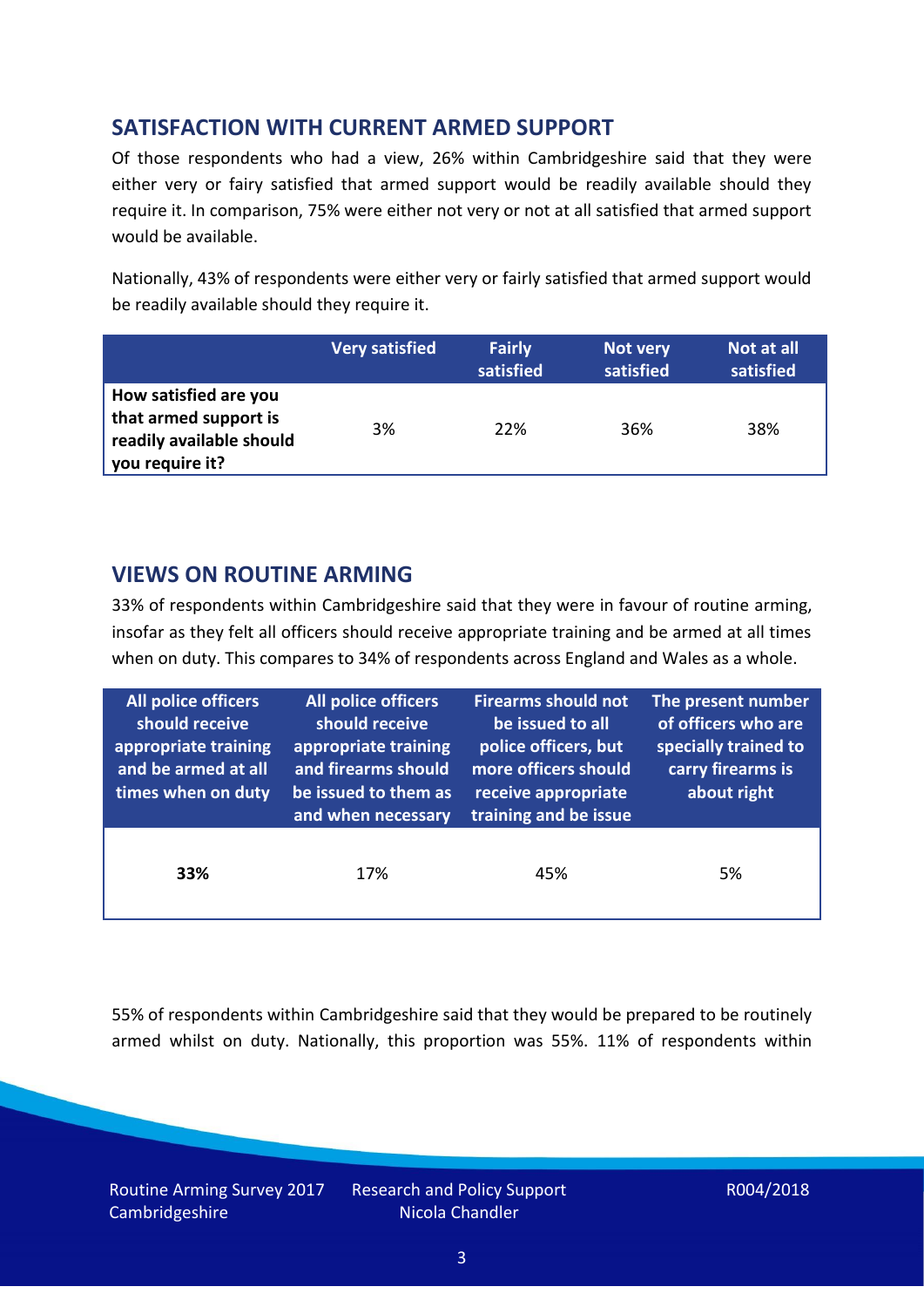Cambridgeshire, said that they would not carry a firearm whilst on duty under any circumstances, compared to 11% of respondents in England and Wales as a whole.

| I would be prepared<br>to carry a firearm at<br>all times on duty | I would be prepared<br>to carry a firearm<br>whilst on duty if<br>necessary | I would be prepared<br>to carry a firearm<br>whilst on duty if<br>ordered to do so | <b>Under no</b><br>circumstances would<br>I carry a firearm<br>whilst on duty |
|-------------------------------------------------------------------|-----------------------------------------------------------------------------|------------------------------------------------------------------------------------|-------------------------------------------------------------------------------|
| 55%                                                               | 22%                                                                         | 11%                                                                                | 11%                                                                           |

### **VIEWS ON OTHER PROTECTIVE MEASURES AND EQUIPMENT**

5% of respondents in Cambridgeshire (for whom it is applicable to their role), said that they currently had access to double crewing at all times whilst on duty; 64%, said that they wanted access to double crewing at all times whilst on duty.

The proportion of respondents in Cambridgeshire who said that they have access to double crewing at all times on duty is lower than the national figure, where 11% of respondents have access to double crewing.

26% of respondents in Cambridgeshire (for whom it is applicable to their role), had access to Taser at all times whilst on duty; in comparison 71% said that they wanted to have access to Taser at all times whilst on duty.

The proportion of respondents in Cambridgeshire who have access to Taser at all times whilst on duty is higher than the proportion of respondents in England and Wales who had access to Taser at all time, which was 22%.

74% of respondents in Cambridgeshire (for whom it is applicable to their role), currently had access to Body Worn Video at all times whilst on duty; 84% wanted access to Body Worn Video at all times.

The proportion of respondents in Cambridgeshire who have access to Body Worn Video at all times whilst on duty is higher than in England and Wales as a whole; nationally 55% of respondents reported having access to Body Worn Video at all times whilst on duty.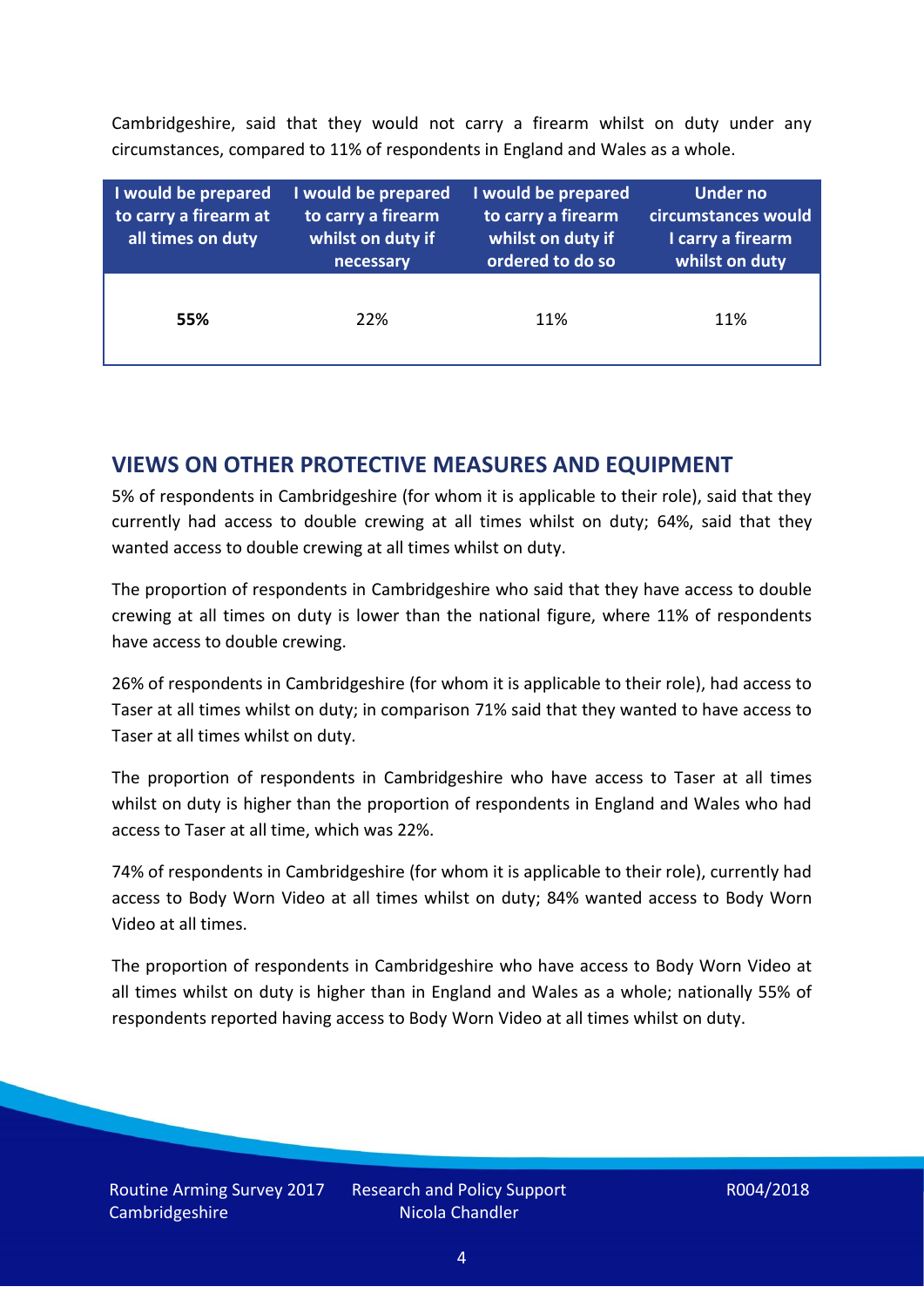| Officers regularly have access to (for<br>whom its applicable to their role): | <b>Double</b><br>crewing | <b>Body Worn</b><br><b>Video</b> | Taser |
|-------------------------------------------------------------------------------|--------------------------|----------------------------------|-------|
| <b>Never</b>                                                                  | 5%                       | 13%                              | 58%   |
| When deemed necessary by an officer<br>with appropriate authority             | 15%                      | 2%                               | 5%    |
| Upon my request whilst I am on duty                                           | 7%                       | 6%                               | 7%    |
| At all times whilst I am on duty                                              | 5%                       | 74%                              | 26%   |

#### **THREATS TO LIFE**

54% of respondents in Cambridgeshire said that they had felt that their life was in serious danger at least once in the last two years as a result of a threat by a member the public whilst on duty. This is the same as the 54% of respondents within England and Wales as a whole who felt that their life had been in serious danger in the last two years.

A more detailed breakdown of the number of times respondents in Cambridgeshire felt that their life had been in serious danger in the last two years is provided below.

|                                                                                                                                                                              | <b>None</b> | <b>One</b> | Two | Three to<br>four | Five to<br><b>six</b> | <b>Seven</b><br>or more |
|------------------------------------------------------------------------------------------------------------------------------------------------------------------------------|-------------|------------|-----|------------------|-----------------------|-------------------------|
| How many times in the<br>last two years have you<br>felt that your life was in<br>serious danger as a result<br>of a threat by a member<br>of the public, whilst on<br>duty? | 46%         | 16%        | 18% | 12%              | 4%                    | 5%                      |